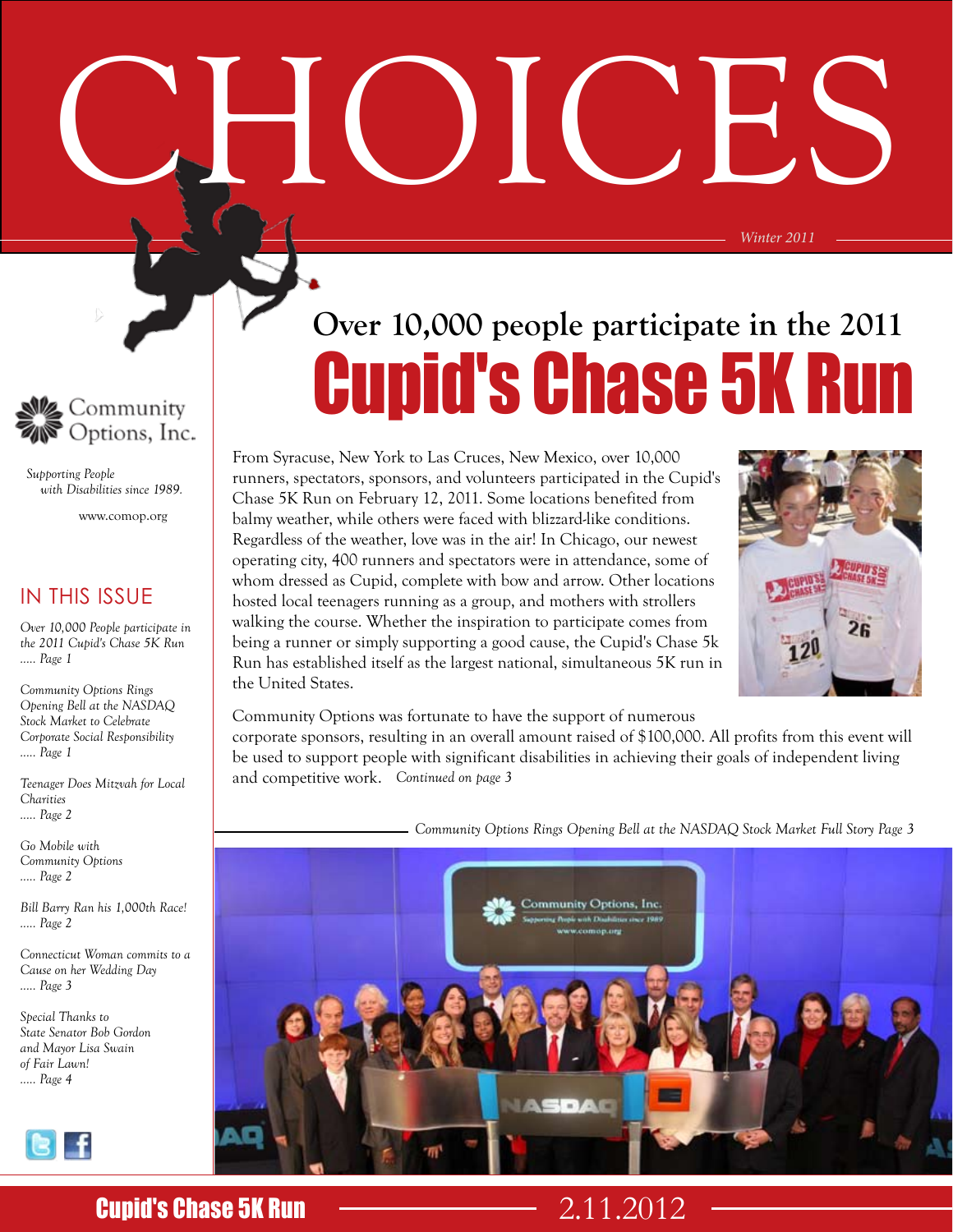## **Teenager Does Mitzvah for Local Charities**

For one Northern New Jersey teenager, the transition from childhood to adulthood through his upcoming Bar Mitzvah is filled with good deeds. The meaning of the word Mitzvah refers to a moral deed performed as a religious duty. As such, the term Mitzvah has also come to express an act of human kindness. (Wikipedia).



In addition to studying for his upcoming Bar Mitzvah, Robbie Kresch made the decision to raise money for two charities that are important to him by running in five different 5K races. Fortunately for Community Options, Cupid's Chase 5K Run was chosen as one of these races.

"Health and fitness are really important to my family and me," says Kresch. "My Dad loved to exercise-running, cycling, and tennis were three of his favorite things to do," he added.

Kresch is asking for donations in any amount to support his efforts to raise money for Purrs N' Pups Animal Rescue Team as well as Hearts and Crafts Counseling. Kresch is donating to Purrs N'

Pups because of his love for animals and because he got his dog from them. Kresch chose Hearts and Crafts because they helped him, his sister and his mother when his father passed away.

To date, Kresch has raised over \$5,000 for his charities of choice and continues to schedule himself for upcoming 5Ks in the area. Kresch has now run in three races including Cupid's Chase, never posting a time higher than twenty-seven minutes.

To you, Robbie Kresch, Community Options says, *"Mazel Tov!"*

## **Bill Barry Ran his 1,000th Race!**



Bill Barry, of El Paso, Texas, was surrounded by friends and loved ones as he ran his 1,000th race at Cupid's Chase 5K on February 12, 2011. Prior to the race, Barry indicated that he would be back again next year and we can't wait to see him! El Paso hosted over 100 participants this year and hopes to double that number in 2012!

*Continued from page 1*

#### **Over 10,000 people participate in the 2011**

## Cupid's Chase 5K Run

With a prestigious line-up of emcees, including Mrs. Pennsylvania USA, Erin Joy Landis, and Ms. Connecticut USA, Regina Turner, Community Options was able to promote its mission while energizing runners for the start of the race. Other emcees included notable news anchors from major networks across the country, including Ines Rosales from Good Day New York.

Community Options has already begun working on the 2012 Cupid's Chase 5K Run and looks forward to seeing you at next year's event on Saturday, February 11, 2012!!

# **Community Options Goes Mobile!**

**Follow our Tweets,** Facebook, Events, **News & Donate!** 



code with

**All This On Your** iPhone, iPod, iPad, Android & More!



& save if to your homescreen! or enter in your phone's browser : civigive.com/comop



### **Cupid's Chase 5K Run 2.11.2012**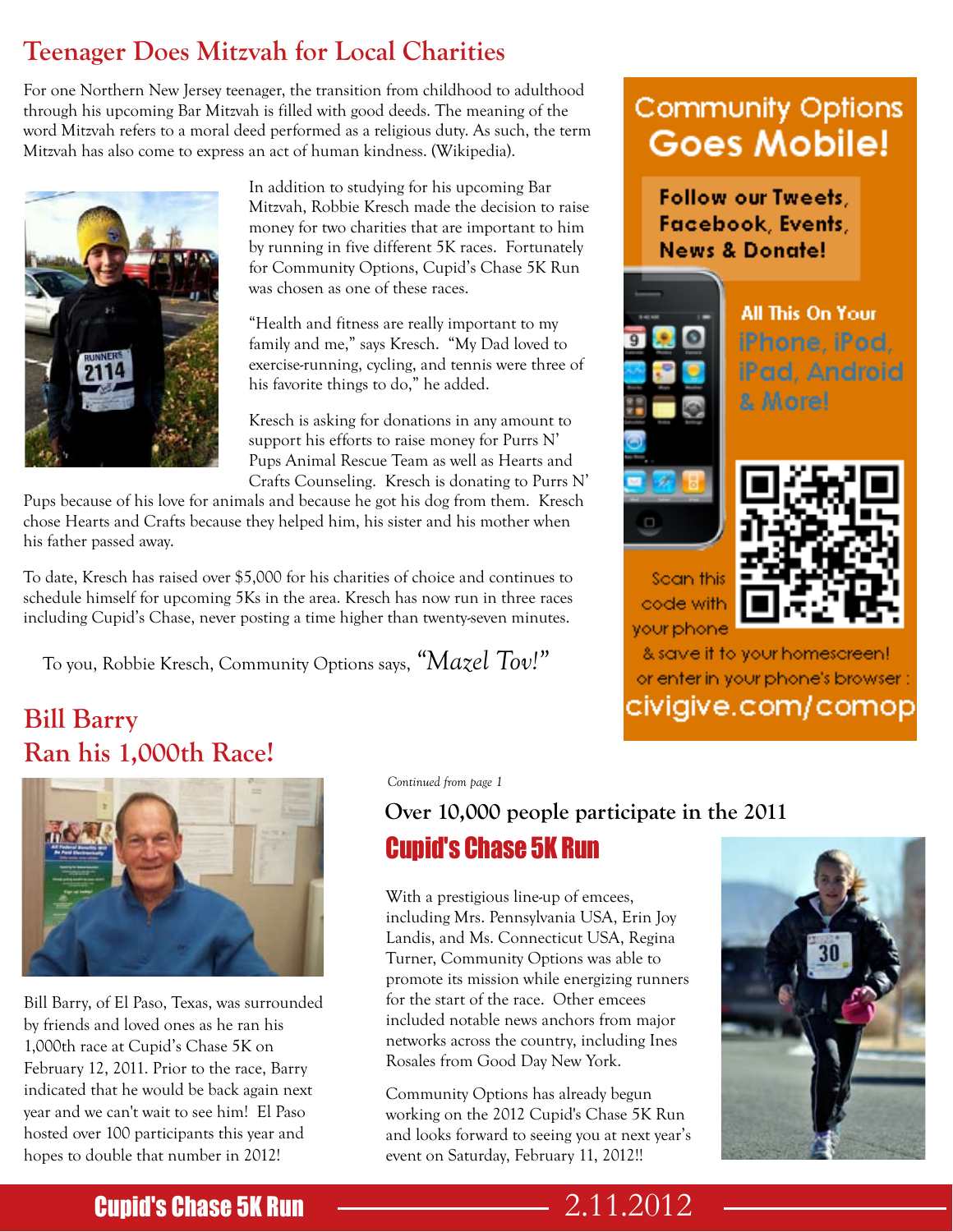#### **Community Options Rings Opening Bell at the NASDAQ Stock Market to Celebrate Corporate Social Responsibility**

Non-profits celebrate their accomplishments in many different ways. Community Options, a national non-profit that supports people with disabilities, began preparing for its third annual Cupid's Chase 5K Run in March of 2010. This year, Community Options benefited from the involvement of a variety of contributors, ranging from individuals such as Mary Pat Christie, First Lady of New Jersey, who took on the role of National Honorary Chairperson, to corporations such as Withum Smith + Brown, Gunlocke Furniture, Dani Leather, Haldeman Ford and the Bloomberg Foundation. These corporations and the many others who sponsored this year's event have demonstrated an individual and organizational commitment to corporate social responsibility.

Community Options has worked tirelessly with major corporations across the country to garner support for Cupid's Chase 5k and its mission to support people with disabilities. "I encourage corporations across the United States to become involved with the Cupid's Chase 5K Run that supports an important cause – community housing and employment for people with disabilities," says Mary Pat Christie. "Community Options is a fantastic cause to align with to increase your corporate social responsibility efforts," she added.

As a result of this hard work, Community Options, alongside its corporate partners, Withum Smith + Brown, Gunlocke Furniture, Dani Leather and Senator Joe Kyrillos of New Jersey's 13th Legislative District, had the pleasure of ringing the Opening Bell at the NASDAQ on Tuesday, February 1, 2011, just in time for the 2011 Cupid's Chase 5K Run.

"Ringing the Opening Bell at the NASDAQ is the symbolic culmination of the work the organization has done this year to prepare for our largest annual fundraiser," says Robert Stack, President and CEO of Community Options. "We were very lucky to have the corporate partners we had and the support of the First Lady of New Jersey, Mary Pat Christie, all of which made this event a great success," he added.

Community Options was thankful for the opportunity to ring the Opening Bell at the NASDAQ in celebration of corporate social responsibility, and cannot think of a better way to thank their corporate partners than to have included them in this experience. All proceeds from the event, including the overall \$100,000 in sponsorships raised, will be used to provide necessary services to the people with disabilities supported by the organization.

#### **Connecticut Woman commits to a Cause on her Wedding Day**

On the day of their wedding, most brides are worried about seating arrangements, holding back tears while walking down the aisle, or getting their hair just right. This was not the case for Kate O'Keefe, Connecticut General Assembly aide, who ran the Cupid's Chase 5K Run in Hartford on the day of her wedding.



A few weeks prior to

her wedding, O'Keefe became aware of Cupid's Chase 5K and decided that nothing would ease the stress of her wedding day more than running. O'Keefe started running in high school to train for soccer, but it was not until this past summer that she fell in love with the sport. O'Keefe decided that she needed to challenge herself physically, so she signed up for the half marathon in New York City and trained all summer and fall. O'Keefe received a lot of support from her family and her fiancé, Kenny, who is the first person O'Keefe looks for at the finish line.

"Kenny and I have been together over 4 years," says O'Keefe. "We got engaged on February 13, 2009, so this weekend has so much significance for us," she added. O'Keefe's father is a judge and he is marrying the couple at a small ceremony of family and friends following the run. O'Keefe's mother is her Matron of Honor and Kenny's son is his Best Man. "It is truly an intimate family affair with the people who are most important to us and we could not be more excited," said O'Keefe.

Running for a cause is highly important for O'Keefe, which is why she chose Cupid's Chase 5K Run. "I like to run for a cause because I get so much out of just the act of running that if I can do that and even just touch one person or help them in some way then that is important," said O'Keefe. "I'll run pretty much any race, but the ones that help those less fortunate are the ones that really have an impact," she added.

O'Keefe says that running has given her so much personally, by building self-confidence and allowing her to become more physically fit, and even says that running is like her free therapy. O'Keefe indicates that, as a result of running, she has found a stronger, cooler version of herself that she did not even know existed.

O'Keefe plans to participate in Cupid's Chase annually, but next year she will cross the finish line as Kate McAvoy!

## **Cupid's Chase 5K Run 2.11.2012**